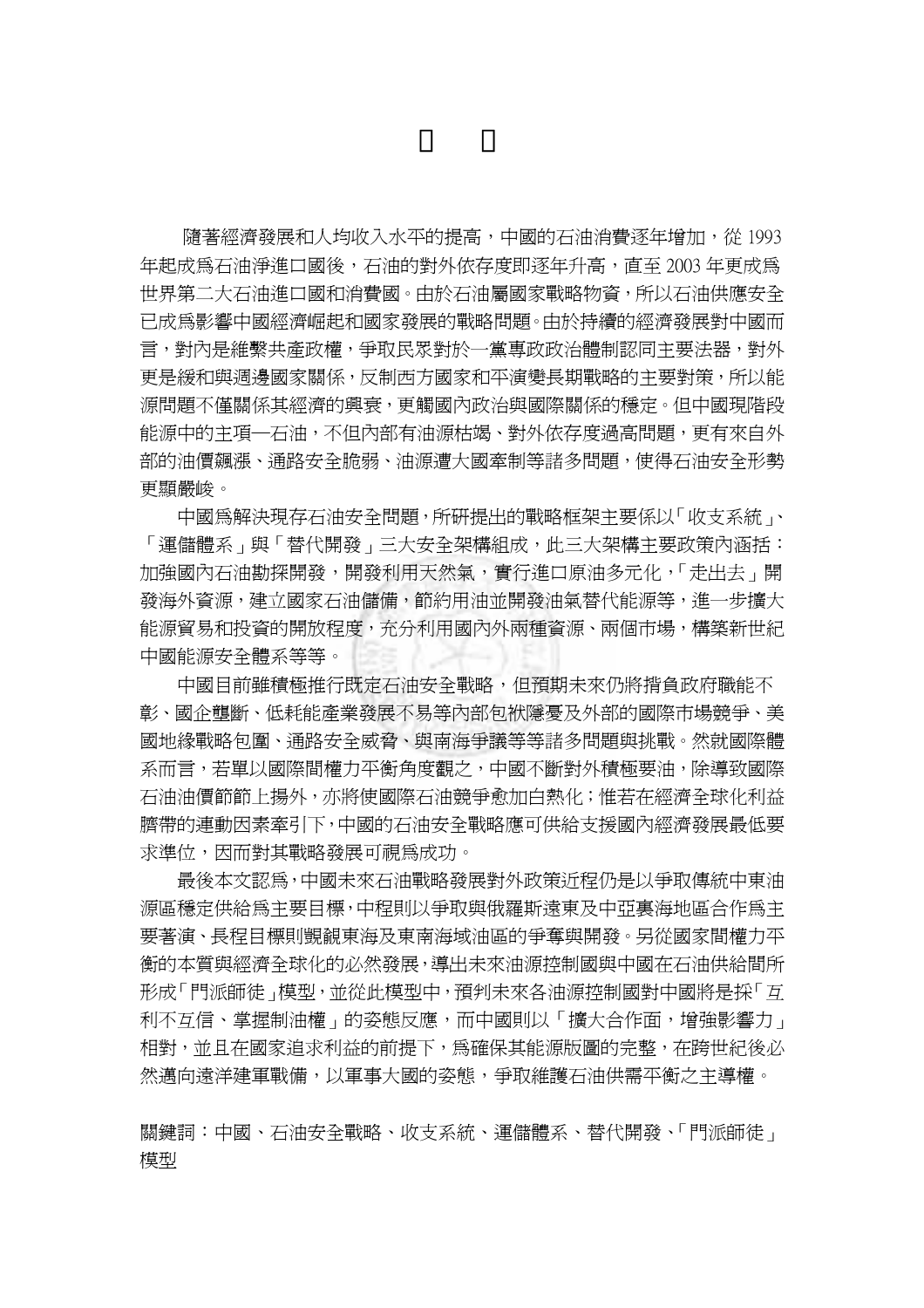**Though China has actively promoted the oil security strategy, it will face many internal and external problems and challenges such as inefficient bureaucracy, monopolization of states-owned enterprises, difficulty of developing low energy-consuming industry, competition from international markets, America's geographic strategic containment, conveyance threat, and South China Sea disputes. In the view of the balance of international powers, that China seeks for foreign oil supply causes not only the increase of the international oil price, but also the keen competition of oil obtaining. However, from the angle of economic globalization, China's oil security strategy could have met its lowest demand of domestic economy development, and can be regarded as a success in terms of its strategic development.** 

**The conclusion of this research is: In the short term, the Middle East is still the first priority for China to obtain the oil supply; in the middle term, China will strive for cooperation with Russia and the central Asia; and in the long term, China will covet the oil field in the Eastern Sea and the Southeast Sea. In addition, from the nature of international power balance and the development of the economical globalization, we propose the** "**Master-Disciple model.**" **With this model, we forecast that the attitude of oil supply countries to China will be** "m**utual benefit but not mutual trust, and to control the supremacy of oil supply.**" **On the other side, the response of China will be** "**to expand the cooperative scope and influence.**" **Under the condition to pursue its national benefits, China will be heading for the military preparation toward the blue sea and fighting for the leading role to balance the oil supply and demand as a military powder in order to completely control the oil supply.** 

**With the economic development and the average income increase, China's oil consumption has been growing year by year. Ever since it**